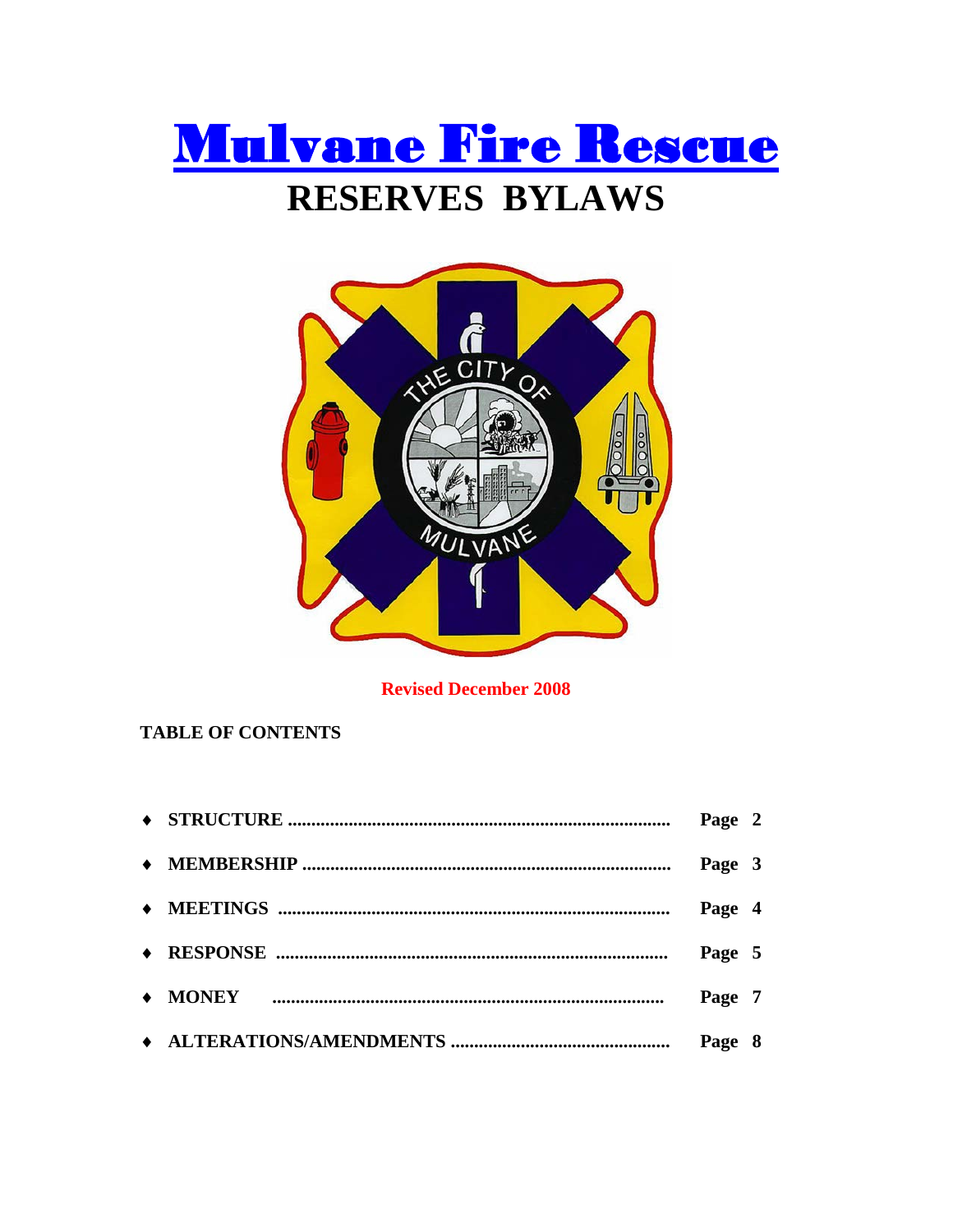# DATE: **April 1, 1999** PAGE **1** of **1**

## POLICY # **99-07-0001** REVISED

# SUBJECT: STRUCTURE SECTION:

- 1. The Mulvane Fire Reserves is solely sponsored by the Mulvane Fire Rescue.
- 2. Under the supervision of the Director, the Fire Reserve Advisor will be responsible for all aspects of Fire Reserve activities, including training.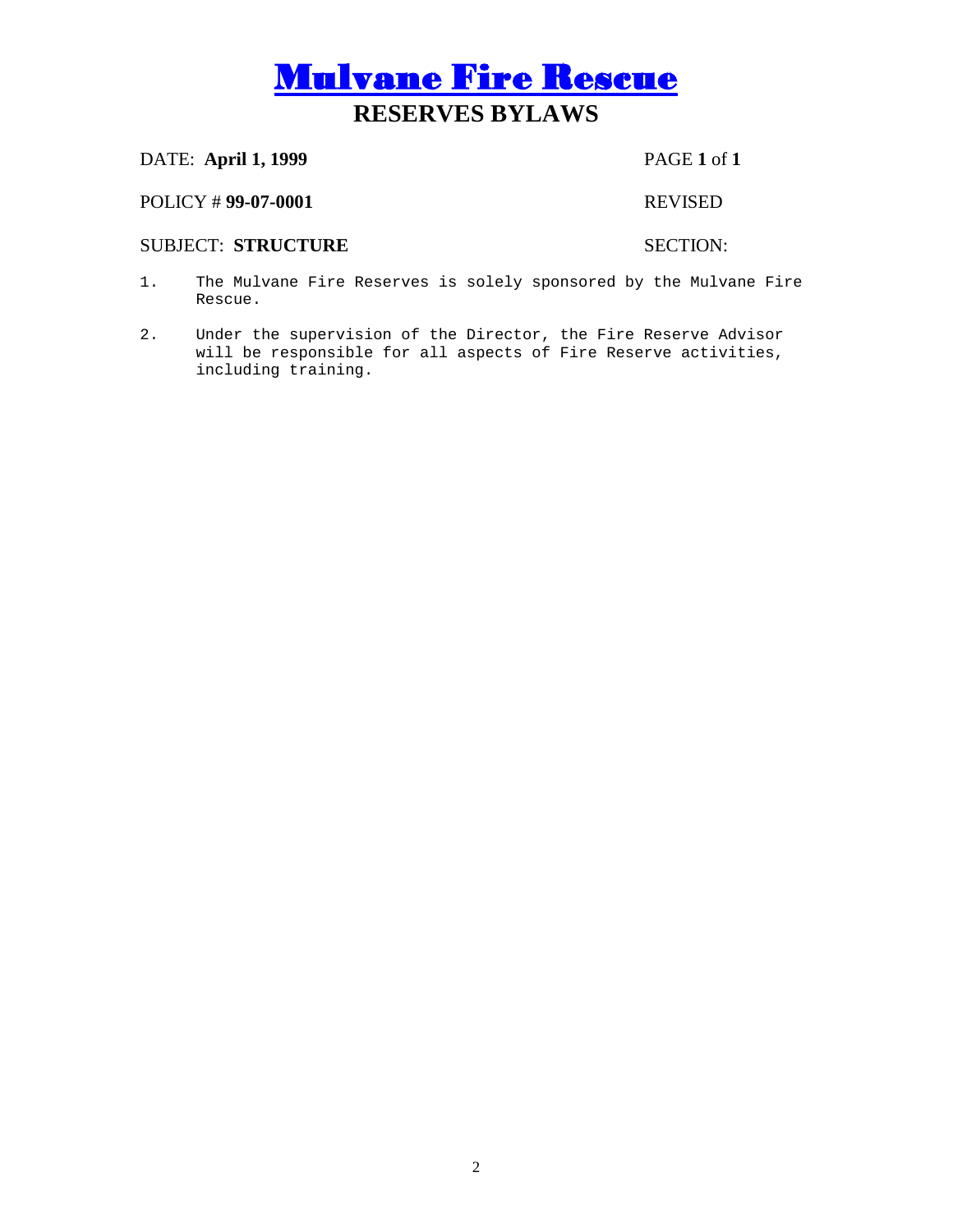# DATE: **April 1, 1999** PAGE **1** of **1**

## POLICY # **99-07-0002** REVISED: **Dec. 2006**

## SUBJECT: **MEMBERSHIP** SECTION:

- 1. Young people between the ages of 14 through 18 years of age may request membership.
- 2. No membership will be accepted without consent of parents or guardian.
- 3. All members are expected to attend each meeting or training. Members that are unable to attend must submit a written, acceptable reason, to the Fire Reserve Advisor or Fire Captain prior to the meeting/training night or will be counted as unexcused.
- 4. Two tardies will be counted as one unexcused absence.
- 5. All members must maintain a C average during the nine week period. Members who fail to meet this requirement will be placed on suspension. During suspension members will bring grades to the Fire Reserve Advisor or Fire Captain every three (3) weeks until grades are corrected. If grades are not corrected during the nine week suspension member will be removed from the roster.
- 6. All members must be completed of assignments and off city property by 10 pm on school nights.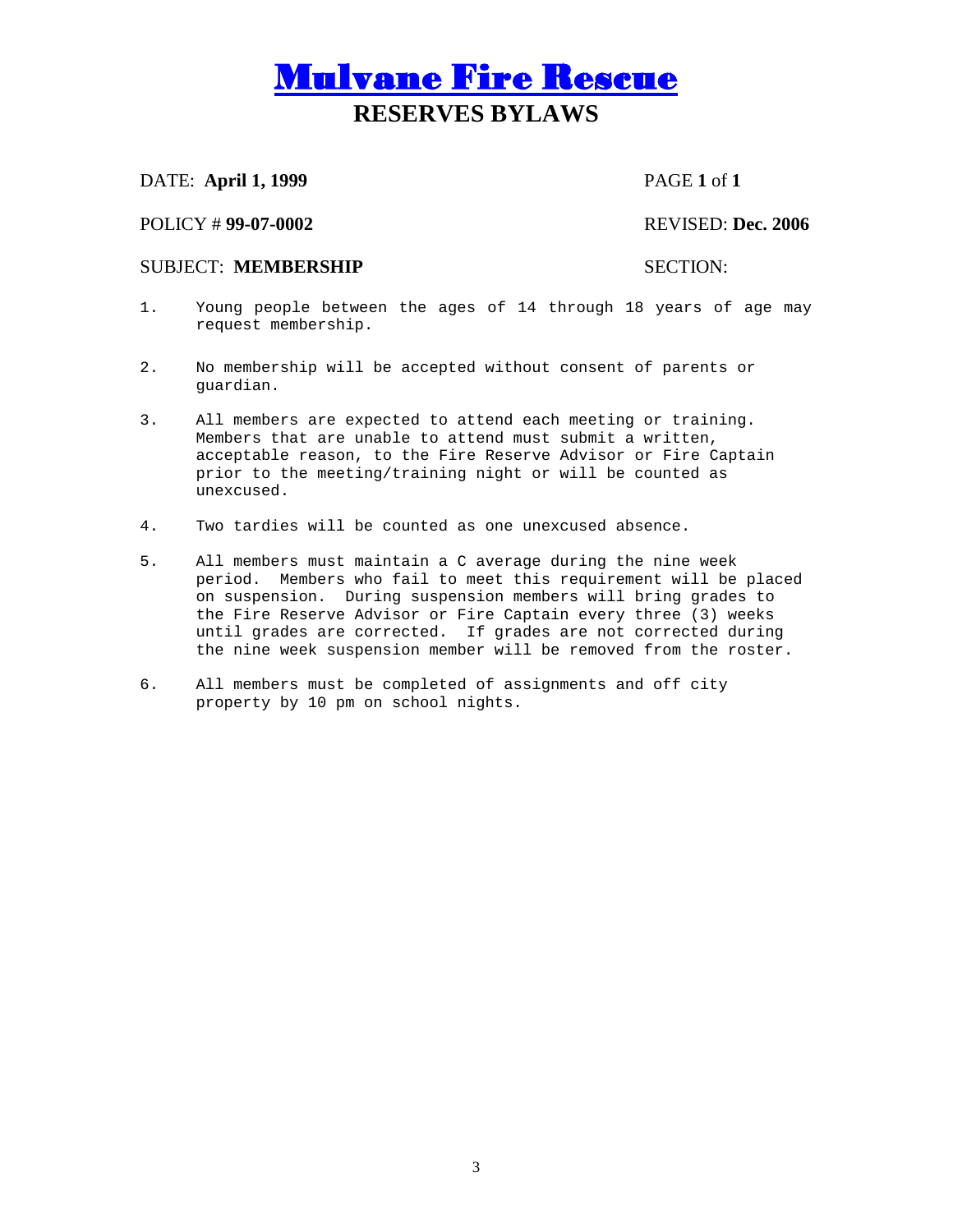DATE: **April 1, 1999** PAGE **1** of **1**

POLICY # **99-07-0003** REVISED: Dec 2008

# SUBJECT: **MEETINGS/TRAININGS** SECTION:

- 1. Regular meetings will be held at 18:30 (6:30 PM) on the second and fourth Thursday of the month.
- 2. Meeting and training sessions shall last at least (1) hour. Some training may coincide with the Fire Division training schedule for the same evening.
- 3. Only the Fire Reserve Advisor, with approval of the Director of Emergency Services may call special meetings.
- 4. No meeting will be conducted unless at least one (1) adult advisor member of the Fire Division is present. At no time will any member of the reserve be allowed into the Emergency Service Building without an adult advisor present.
- 5. All meeting or training sessions shall be conducted in a business like manner. The Fire Reserve Advisor should assist with these meeting in accordance with the "Roberts Rule of Order".
- 6. Must be trained in CPR and First Aid within the first 120 days of application, and must maintain that certification**.**
- 7. Must be trained to minimum of NIMS 100 & 700 within six months of employment.
- 8. Must take an active part in any training or demonstrations relating to fire fighting made available to him/her.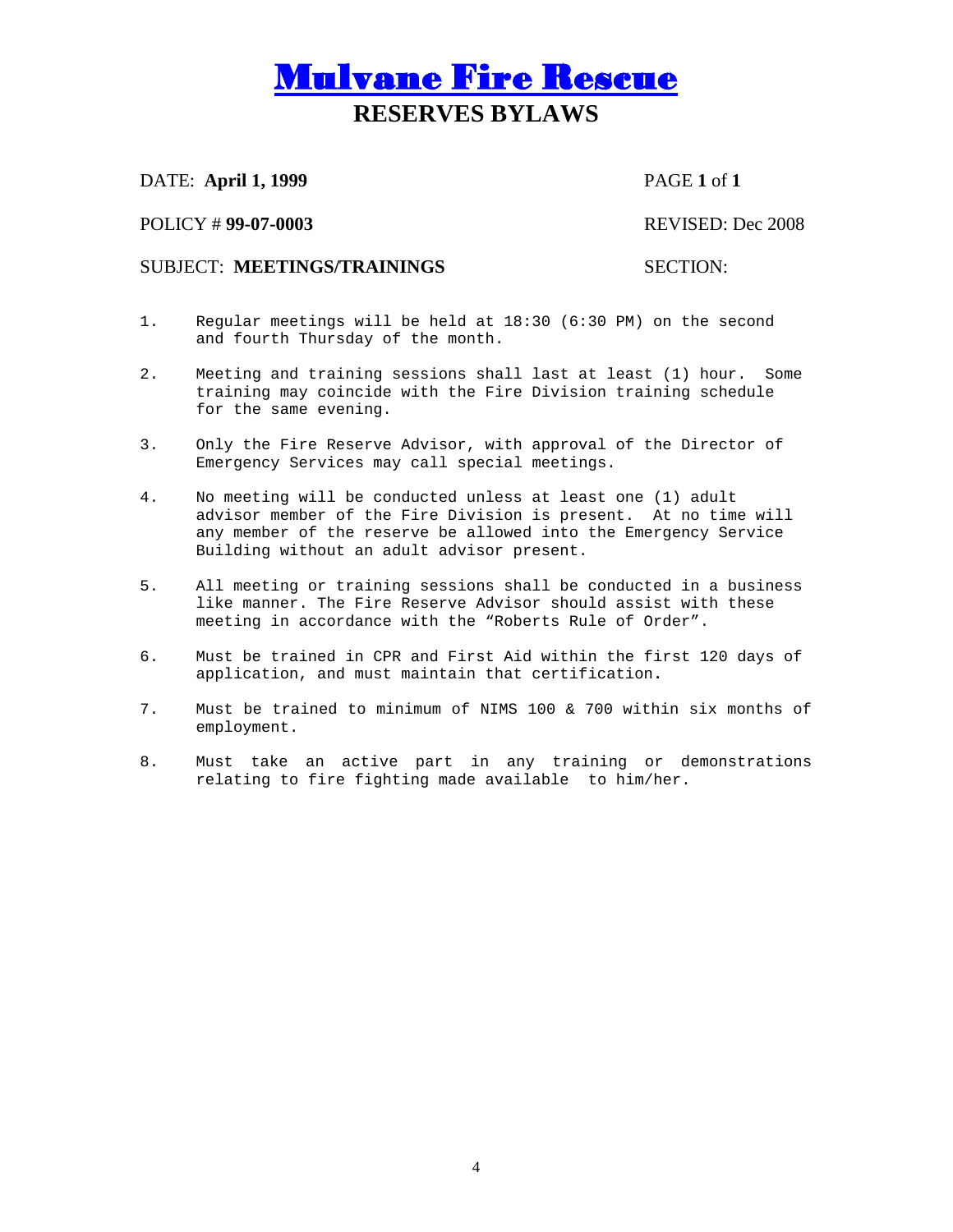DATE: **April 1, 1999** PAGE **1** of **1**

POLICY # **99-07-0004** REVISED: May 2000

.

# SUBJECT: **FIRE RESERVE RESPONSE** SECTION:

- 1. Fire reserves may participate in fire suppression activities under direct adult supervision (activities other than training that require an SCBA are not to be allowed).
- 2. All fire reserves must ride in the cab of the apparatus they are responding on, and are under the supervision of the driver of that apparatus.
- 3. Upon arrival at the scene of an emergency the reserve will stay with the driver of the vehicle and assist them in any manner they request, until they are released to another adult member.
- 4. Safety of the reserve member is our primary concern. During meeting, training, or actual fire ground emergencies no member of the Fire Reserves shall be subjected to any dangers, which might result in a member being injured. It is each reserve's responsibility to remind the adults of this if they feel a danger exists.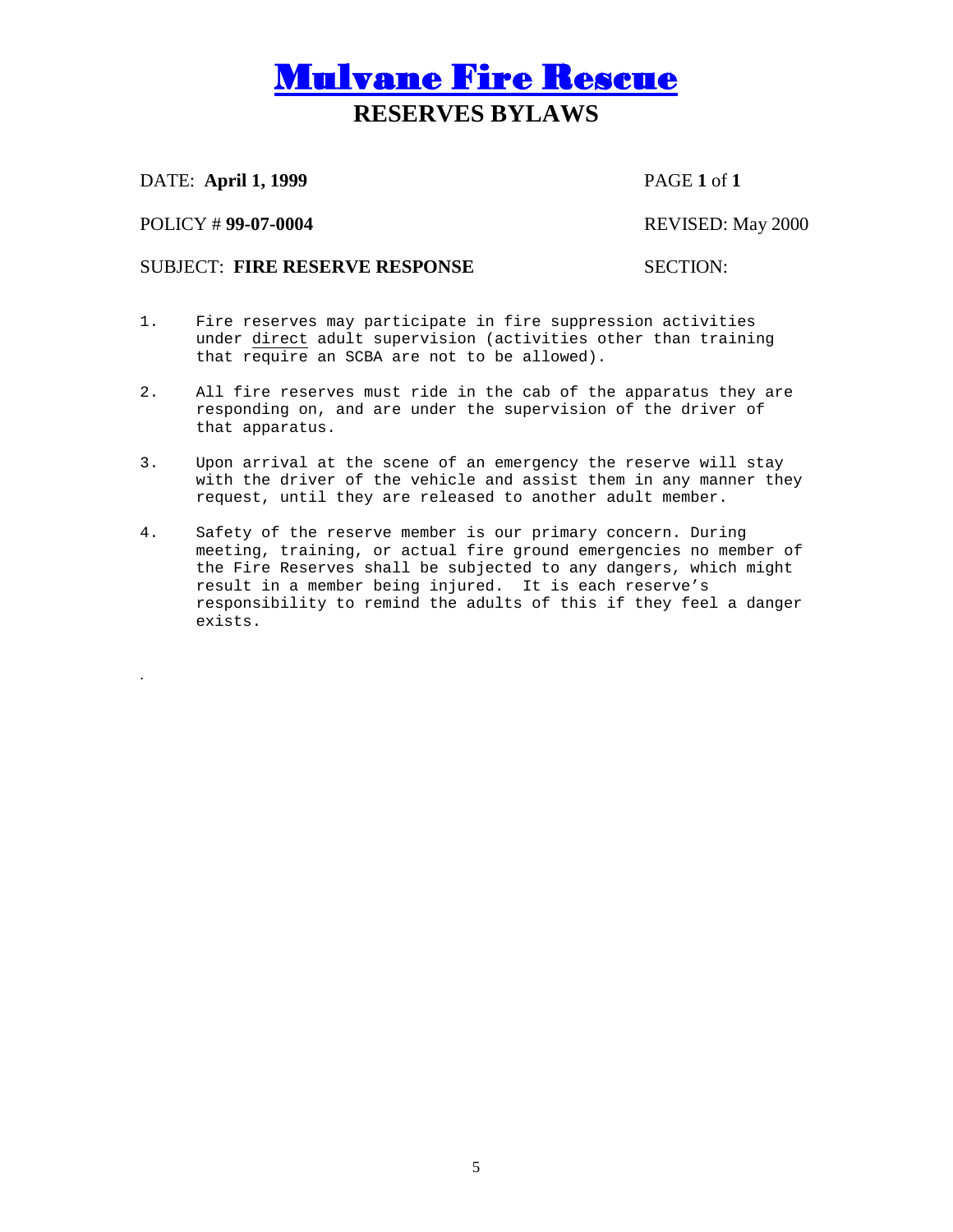# DATE: **April 1, 1999** PAGE **1** of **1**

## POLICY # **99-07-0005** REVISED: **July 1, 2007**

## SUBJECT: **RESERVE APPARATUS RESPONSE** SECTION:

### **Rescue 407:**

Due to the specialized nature of this truck and the type of call it responds to, **NO RESERVES ARE ALLOWED TO RIDE ON THIS UNIT.**

### **Structure Fires:**

Only one reserve allowed on the trucks, at the driver's discretion.

### **Grass Fires:**

May ride  $3^{rd}$  person on the pickups or  $2^{nd}$  person on the tenders.

### **Storm Spotting, Missing Person:**

May ride on any truck at the driver's discretion.

### **Haz-Mat, Bomb Threats, Gas Leaks, & CO Alarms:**

NO RESPONSE AT ALL.

### **Vehicle Fires:**

Only one reserve allowed on the Engine at the driver discretion.

### **Injury Accidents:**

Only one reserve allowed on the Engine. Reserves cannot be involved with patient care or extrication.

### **Miscellaneous Calls:**

Exceptions can be made on non-emergency incidents (Storm Spotting, Missing persons, Disasters, etc) & for department training. These exceptions will be made by a staff officer or duty officer.

Fire Officers or the driver of any Fire Unit has the right to bump a Reserve off the truck in lieu of a regular firefighter, as deemed necessary to fill staffing requirements of an individual call (such as Mutual Aid request for manpower). No more than one reserve will be allowed on any one fire unit on emergency alarms.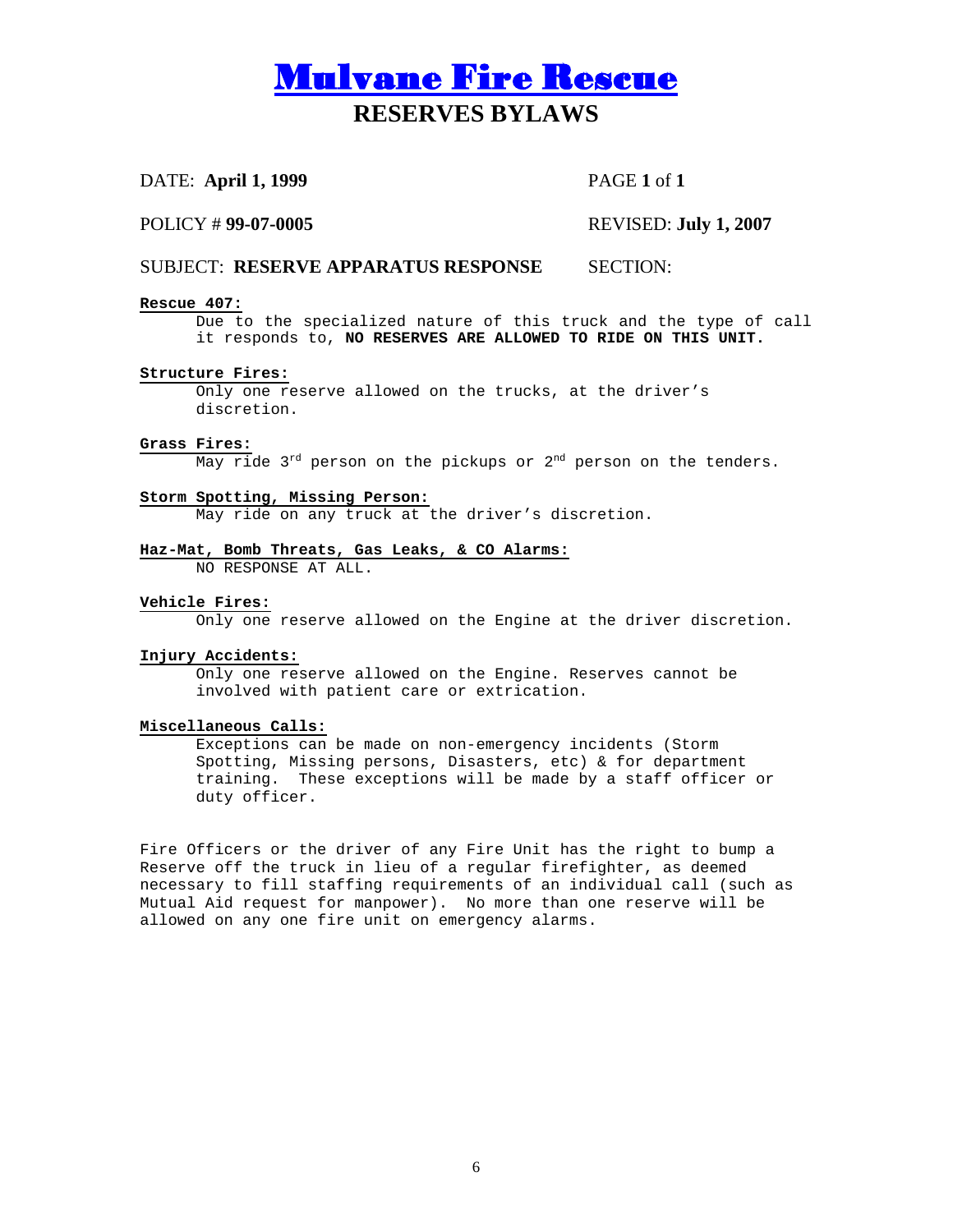DATE: **April 1, 1999** PAGE **1** of **1**

POLICY # **99-07-0006** REVISED

**SUBJECT: MONEY SECTION:** 

- 1. The Fire Reserve Special Fund is kept in the Mulvane Firefighter Special Fund by the treasurer of the Mulvane Fire Rescue.
- 2. The money can be requested at any time in writing with approval of the Fire Reserve Advisor.